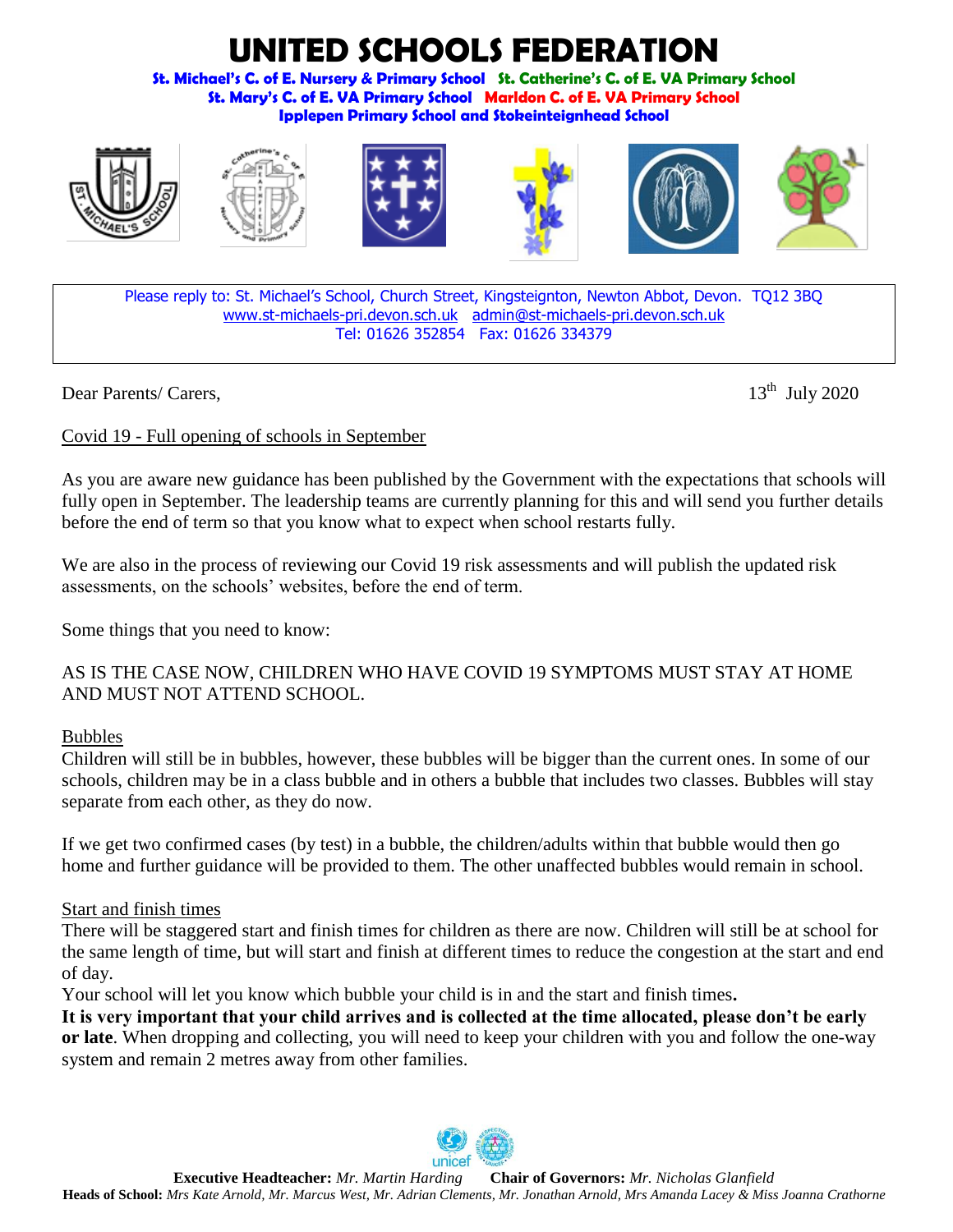#### Staggered start to the Autumn Term

During the first week of school, starting week beginning  $7<sup>th</sup>$  September, not all children will start on the first day of term. We plan to stagger the start over one, two or three days depending on the school to help fully integrate returning staff and children back into school. Further information about this will be sent to you before the end of term.

#### Attendance

From the first day children return back to school **attendance will once again be compulsory** and therefore it will be important that children arrive in school at the right time and attend school every day. During the current period, we have closed the school on a Friday afternoon for deep cleaning, this will no longer be the case in September and the schools will run every day as normal, but with staggered start and finish times.

# Behaviour policy

In line with the government guidance, our behaviour policy will be adapted and will include the importance of regular handwashing and the importance that children remain within allocated spaces and within their own bubble. A new code of conduct will be agreed with the children in September.

# Uniform and PE Kit

We are keen to make school as normal as it can be, and as such children will be expected to wear school uniform, including school shoes from September. A copy of the uniform policy can be found on the website. The latest Government guidance states that 'Uniforms do not need to be cleaned any more often than usual, nor do they need to be cleaned using methods which are different from normal.'

#### **Children will no longer need to bring their PE kit to school on a Monday and leave it in school for the**

**week**. Instead, as the children at Stokeinteignhead already do, they will now need to wear their PE kit to school (including their trainers) on the days they have PE rather than wearing their school uniform. They can wear track suit bottoms (these need to be the same colour as the PE shorts) and their school jumper over their PE top.

We like to get children outside even when the weather is less than ideal. Therefore it is really important that children wear a coat to school, when needed.

# **Please ensure all uniform is named.**

#### Face coverings

In line with Public Health England advice, children and staff will be asked not to wear face coverings in school. This is because staff and children are in bubbles in school and because the misuse of face coverings may increase the risk of transmission. If you choose for your child to wear a face covering on their way to and from school, these must be removed when they arrive at school. If you bring your child, please take the face covering home with you. If older children come to school by themselves, their disposable covering will need to be placed in a covered bin. Reusable ones will need to be placed in a plastic bag so that they can be used at the end of the day.

# Snacks

Unfortunately, we won't be providing toast in the autumn term and so children will need to bring in a healthy snack from home for their break. Children should bring their own water bottles (not squash or juice), so that they can stay hydrated during the day. **Please ensure that, as with all items brought to school, they are clearly named.**